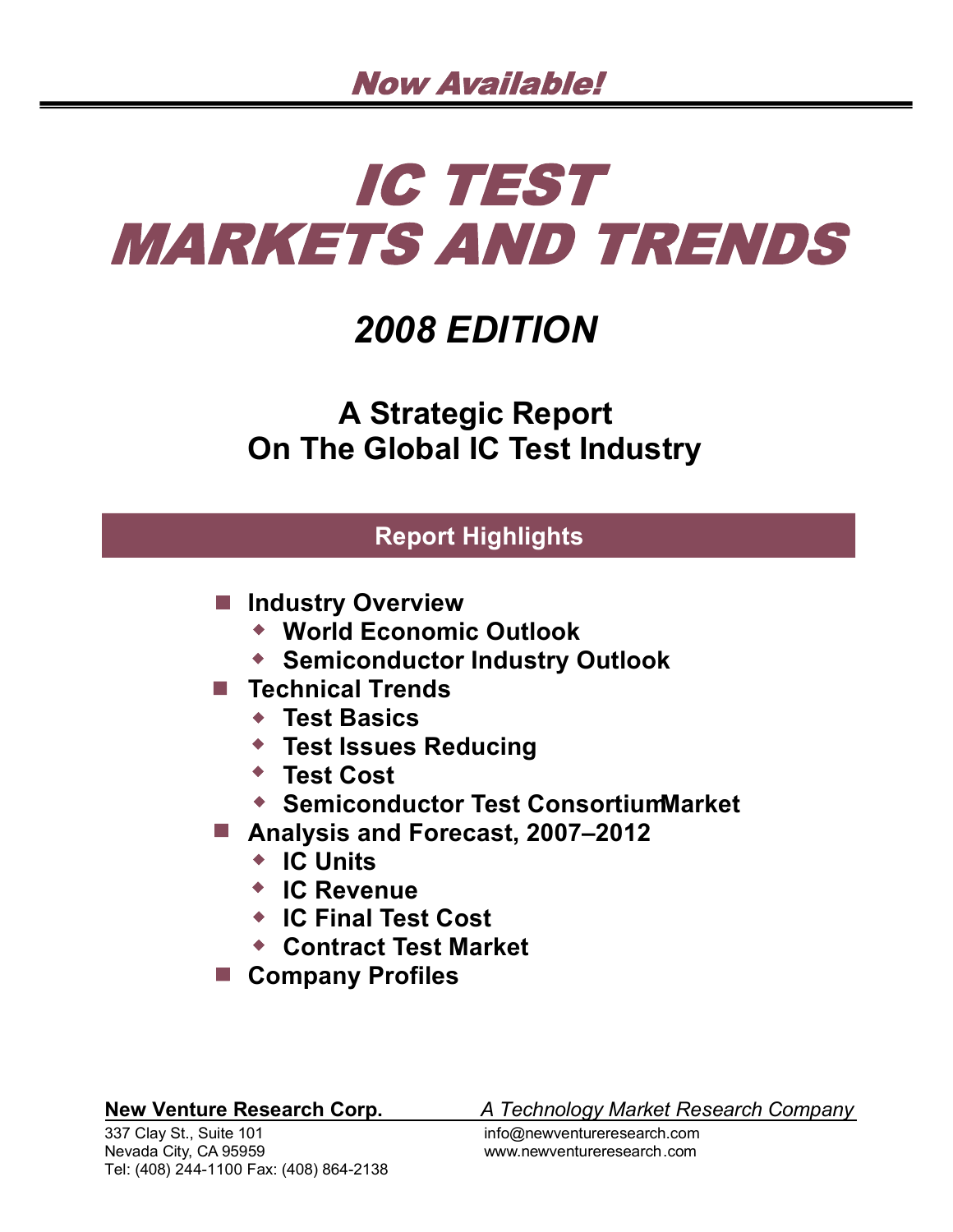### **Synopsis**

Since the end of 2001, annual IC unit shipments have grown an astounding 120 percent. Will this torrid growth continue? If so, what are the implications for the IC test industry? *New Venture Research (NVR)* , in the **2008 Edition** of **IC Test Market and Trends**, analyzes the semiconductor industry and uses this analysis to forecast the future of the global IC test market.

The report begins with *NVR's* views on the state of the semiconductor industry. This discussion includes a look at global economic factors that may impact the industry. NVR's base semiconductor forecast (see Figure 1) and a mid-year update to that forecast are also provided.



#### **Figure 1 IC Unit Forecast**

Next, the report presents a brief overview of the technical trends in IC testing. Final test basics and

issues are presented. Methods for reducing the cost of final test—including parallel or multi-site testing—are emphasized. The activities of the Semiconductor Test Consortium are reviewed.

Following the technical overview, the report presents final test cost forecasts for each semiconductor product type. This forecast includes units,

revenue, and ASP for each product, so that the reader may compare test costs with product revenue. Test cost detail includes estimates for test times (seconds), testing costs (dollars per second), unit test cost (dollars per IC), total product test cost, and test cost as a percentage of product revenue.

Forecasts are also presented for the contract test services market. To help you further assess the companies participating in contract testing, the re- port profiles the activities of the world's largest contractors and the services they offer.

The report also profiles a group of key equipment and software companies involved in semiconductor test.

**IC Test Markets and Trends**, **2008 Edition** will provide you with an effective and economical tool for assessing the future of IC testing. The report is delivered by email as a single-user PDF file. The report sells for \$1995, with extra single-user licenses at \$250 each. Corporate licensing is available—contact us for pricing!

### **About the Authors**

**Sandra Winkler** is the senior analyst for IC packaging at New Venture Research (NVR). She began her analyst career as an independent consultant to the telecommunications industry nearly 20 years ago. Since 1995, Ms. Winkler has authored all of NVR's widely cited reports on IC packaging. She has spoken at numerous industry conferences and has written articles for a variety of trade publications. Ms. Winkler has an MBA from Santa Clara University.

**Steve Berry** was President and Principal Analyst of Electronic Trend Publications (ETP). Mr. Berry has been responsible for the direction of all aspects of ETP's broad-ranging research portfolio since 1993. In the eighteen years prior to joining ETP, he held a variety of engineering, manufacturing management, and business development positions with General Electric and Xerox. Mr. Berry holds a BS in Engineer- ing from North Carolina State University and an MBA from Stanford University.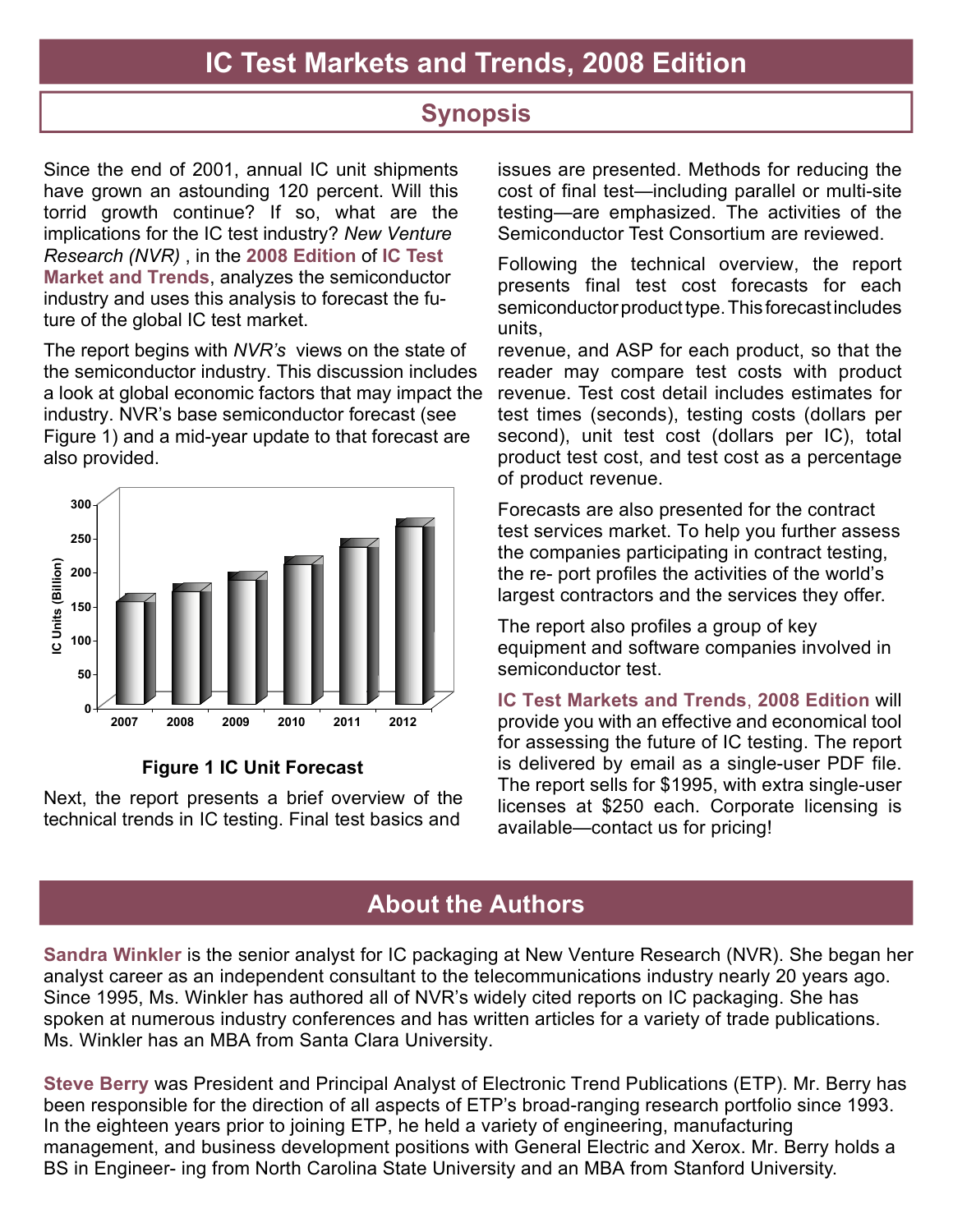### **IC Test Markets and Trends, 2008 Edition**

### **Table of Contents**

| <b>Chapter 1: Introduction</b>                                                                                                                                                                                                                                                                                                                                                                                                                                                                                                                                                                                                                                                                                                                                                                                                                                                                                                                                                                                 |
|----------------------------------------------------------------------------------------------------------------------------------------------------------------------------------------------------------------------------------------------------------------------------------------------------------------------------------------------------------------------------------------------------------------------------------------------------------------------------------------------------------------------------------------------------------------------------------------------------------------------------------------------------------------------------------------------------------------------------------------------------------------------------------------------------------------------------------------------------------------------------------------------------------------------------------------------------------------------------------------------------------------|
| <b>Chapter 2: Executive Summary</b>                                                                                                                                                                                                                                                                                                                                                                                                                                                                                                                                                                                                                                                                                                                                                                                                                                                                                                                                                                            |
| <b>Chapter 3: The State of the Industry</b><br><b>World Economic Outlook</b><br><b>Semiconductor Industry Base Forecast</b><br><b>Mid-Year Update</b>                                                                                                                                                                                                                                                                                                                                                                                                                                                                                                                                                                                                                                                                                                                                                                                                                                                          |
| <b>Chapter 4: Technical Trends</b><br><b>Introduction</b><br><b>Wafer Probe</b><br><b>Basics of Final Test</b><br><b>Device Testing</b><br><b>Temperature Test</b><br><b>Test Calculations</b><br><b>Final Test Issues</b><br><b>Complex Devices</b><br><b>Design for Test</b><br><b>Advanced Packages</b><br><b>WLBiP</b><br><b>Stacked Packages</b><br><b>Reducing the Cost of Final IC Test</b><br><b>Singulated Testing versus</b><br><b>Strip Testing</b><br><b>Parallel or Multi-site Test</b><br><b>BIST</b><br><b>Wafer-Level Test</b><br><b>Other Methods</b><br><b>Standardized Software Interfaces</b><br><b>Modular ATE Systems</b><br><b>Equipment Cost Trends</b><br><b>Semiconductor Test Consortium</b><br><b>Traditional ATE versus</b><br><b>Open-Architecture ATE</b><br><b>Open-Architecture Challenges</b><br><b>OPENSTAR</b><br><b>Latest Developments</b><br><b>Existing Working Groups</b><br>and Their Functions<br><b>Working Groups Forming Now</b><br><b>Future Working Groups</b> |
|                                                                                                                                                                                                                                                                                                                                                                                                                                                                                                                                                                                                                                                                                                                                                                                                                                                                                                                                                                                                                |

**Chapter 5: Market Analysis and Forecast Final Test MPU MCU DSP DRAM Flash SRAM ROM and EPROM EEPROM/Other Memory Digital Bipolar Standard Logic Gate Arrays Standard Cell and PLD Display Drivers Custom Logic Amplifiers Interfaces Voltage Regulators Data Converters Custom Analog Summary Contract Test Services**

#### **Chapter 6: IC Test Contractor Profiles**

**ACET AIC Amkor Technology ASAT Limited ASE Test Best Electronics Carsem Chant World ChipTest ChipMOS CEI Cirtek CORWIL Das Test Haus DSL Labs EEMS Formosa Adv Tech Giga Solution Tech Greatek Electronics Hana Micron**

**Integra Tech IS Test Lab KYEC Lingsen Millennium Micro Omedata Electronics OSE Powertech Semiteq Signetics Sigurd Siliconware SPEL Semi STATS ChipPAC ThaiLin True Test Technisem Group UTAC Vate Technology Vigilant Technology**